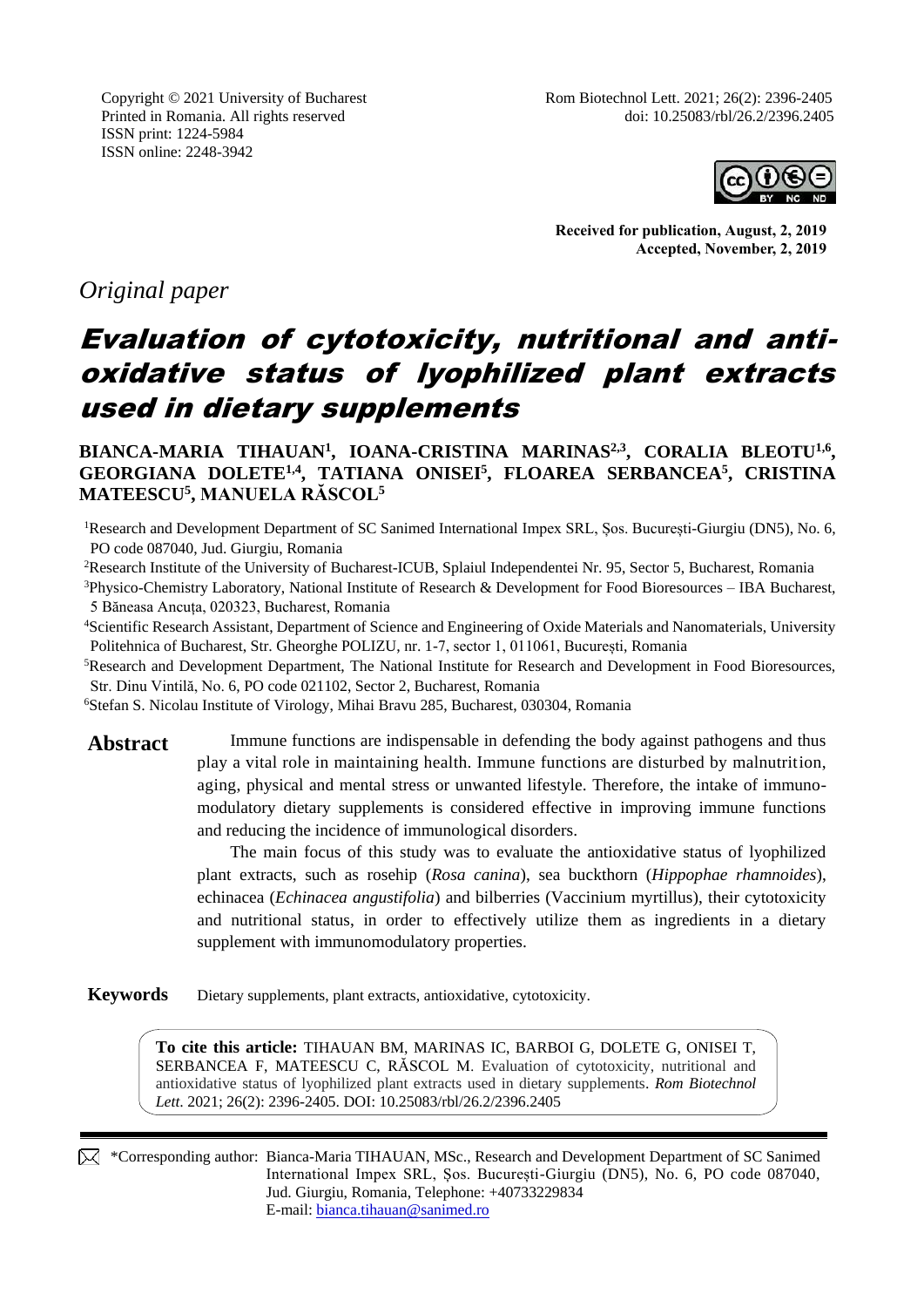## **Introduction**

The importance of a well-functioning and wellbalanced immune system for maintaining health has become extremely evident in recent decades. The attention given to diet and nutrition contributes to the consolidation of a balanced lifestyle, its lack affecting the functioning of different immune parameters (ALBERS, 2013). Dietary supplements today include vitamins, minerals, herbs and botanicals, amino acids, enzymes and many other products. Supplements can be found in a variety of forms: traditional tablets, capsules and powders, as well as energy drinks. In general, supplements can help restore the body's metabolic balance while maintaining its caloric balance, but cannot take the place of meals or foods that are vital for a healthy diet.

Immune functions are indispensable in defending the body against pathogens and thus play a vital role in maintaining health. However, immune functions are disturbed by malnutrition, aging, physical and mental stress or unwanted lifestyle. Therefore, the intake of immunomodulatory dietary supplements is considered effective in improving immune functions and reducing the incidence of immunological disorders (ALBERS, 2013; WICHERS, 2009).

The importance of plant extracts in dietary supplements is sustained by intensive concerns about the phytochemical and pharmacological study of herbs and herbal remedies, for which the therapeutic properties such as the immunomodulatory ones have been demonstrated (DHAR, 2013; LEWICKA, 2019). The approaches are complex, from *in vitro* experimental studies to clinical studies that underpin the use of phyto-complexes and minerals for prophylactic or curative purposes in food supplements.

One of the many important contributors to an efficient dietary supplement formula are the natural antioxidants. It can be defined as molecules that prevent the destruction of cells under the action of free radicals, thus having an extremely important role in the proper functioning of the immune system. In all living systems, cells require adequate levels of antioxidant protection to avoid the destructive effect of excessive ROS release. Antioxidants have the ability to modulate host sensitivity or resistance to infectious pathogens.

Bilberries (*Vaccinium myrtillus* L.) are one of the richest natural sources of anthocyanins. These polyphenolic components give bilberry its blue/black color and high antioxidant content, and they are believed to be the key bioactives responsible for the many reported health benefits of bilberry and other berry fruits. Although bilberries are promoted most commonly for improving vision, it has been reported to lower blood glucose, to have anti-inflammatory and lipid-lowering effects, and to promote antioxidant defense and lower oxidative stress. Therefore, studies sustain that bilberries have an immense potential value in treating and preventing conditions associated with inflammation, dyslipidemia, hyperglycemia or increased oxidative stress, cardiovascular disease (CVD),

cancer, diabetes, and dementia and other age-related diseases. There are also reports on bilberries antimicrobial activity (CHU, 2011; KOLEHMAINEN, 2012; MOŽE, 2011; SHI, 2017).

Sea buckthorn *(Hippophae rhamnoides* L.) possesses strong antioxidant properties so it is used to improve blood pressure and lipids, to prevent and control cardiovascular symptoms (e.g. angina), to reduce free radicals levels and prevent atheroma. Both *Hippophae rhamnoides* leaves and flowers are used in arthritis, gastrointestinal ulcers, gout, and rashes. Its fruits are also used to prevent infection and boost immune function. There are reports of its administration as an expectorant in treating common cold, asthma and pneumonia; as an aid to improve vision and prevent nyctalopia. It also helps to heal wounds/injuries from burns, acne, skin ulcers; it may help to improve eczema skin lesions and dermatitis symptoms. Finally, it seems to participate in body's protection against radiance effects (UV, X-rays, and radioactivity) (DHAR, 2013; GEETHA, 2002, 2005).

A number of studies revealed that alkamides are involved in the immunomodulatory properties of *Echinacea* extracts *in vitro* and *in vivo*. Additionally, caffeic acid is found in some species of *Echinacea* and could be applied toward authentication and quality control of the plant extracts. The polysaccharides play an important role in the anti-inflammatory effect of *Echinacea* preparations. The immunostimulant activity of the plant or its preparations is caused by three mechanisms: phagocytosis activation, fibroblast stimulation, and the enhancement of respiratory activity that results in augmentation of leukocyte mobility. There are numerous *in vivo* studies on the immunomodulatory and anti-inflammatory effects of *Echinacea* that suggest that innate immunity is enhanced by administration of the plant and that the immune system is strengthened against pathogenic infections through activation of the neutrophils, macrophages, polymorphonuclear leukocytes (PMN), and natural killer (NK) cells (ALBERS, 2013; DHAR, 2013).

Rosehip (*Rosa canina)* is rich in beneficial compounds that can contribute to the maintenance of human health. Since *R. canina*, especially its hip, is rich in vitamin C and phenolic compounds, it has been used for its antioxidant properties to prevent or even treat various ailments. The beneficial effects of the consumption of R. canina however, are not limited to its antioxidant properties. It is indeed valued for its antibacterial and antidiabetic properties too. Moreover, it has been approved in a variety of researches that *R. canina* is capable of reducing cardiovascular diseases through decreasing blood pressure and LDL without having any side effect. It is also an efficient plant against osteoarthritis and rheumatoid arthritis, especially with regard to its anti-inflammatory properties and its capacity to reduce pain (BHAVE, 2017; PATEL, 2013; SAABY, 2011; SELAHVARZIAN, 2018).

All in all, the immune functions are indispensable in defending the body, therefore, the intake of immunomodulatory dietary supplements is considered effective in improving immune functions and reducing the incidence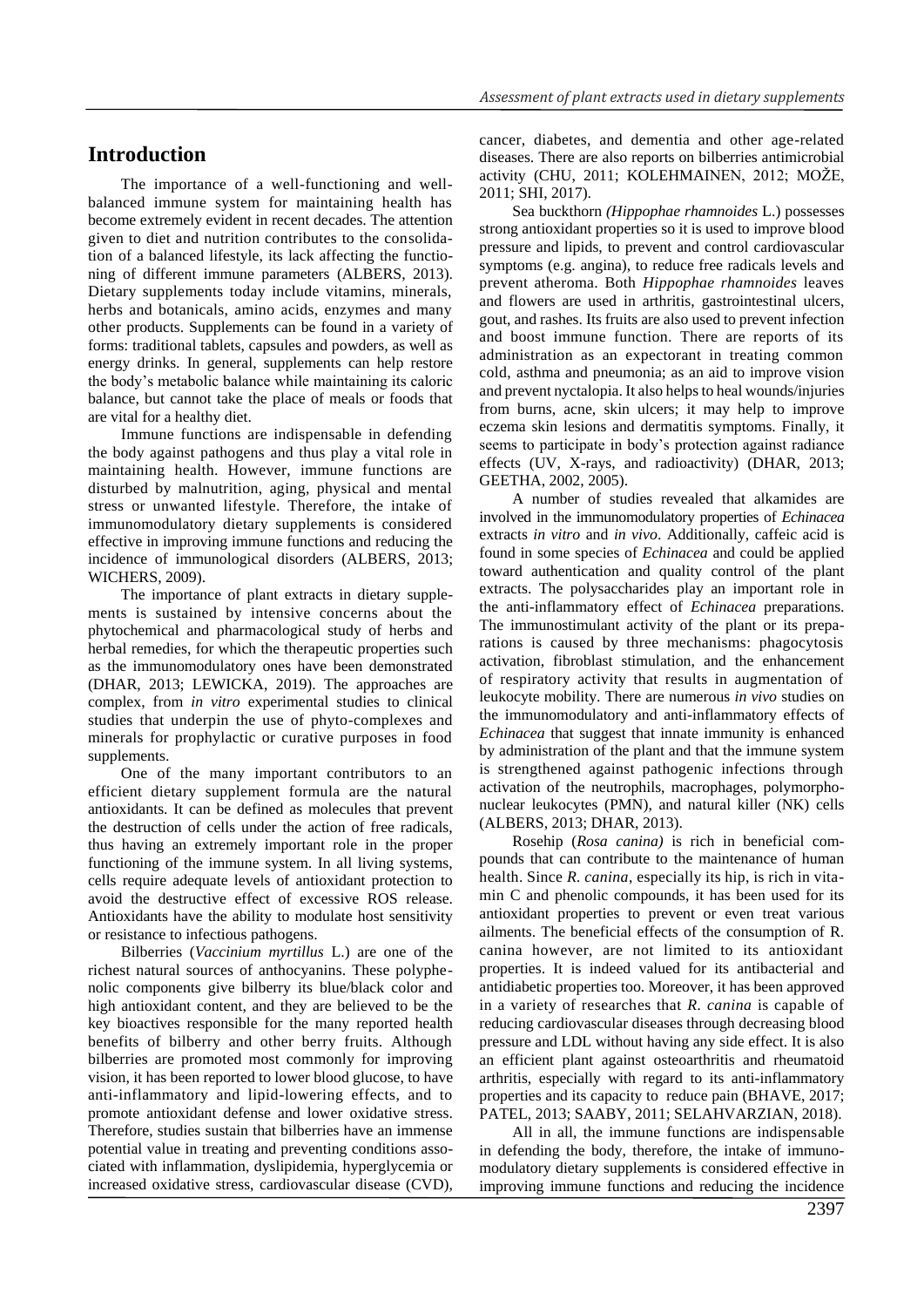of immunological disorders. Therefore our research focuses on evaluating four plant extracts that can be included into a dietary supplement as enhancers for boosting the immune system.

## **Materials and Methods**

We evaluated the antioxidative status of fine ground dried fruits of rosehip (*Rosa canina)*, sea buckthorn (*Hippophae rhamnoides)* and bilberries (*Vaccinium myrtillus)* as well as the lyophilized total extract of echinacea (*Echinacea angustifolia)*, their cytotoxicity and nutritional status. All samples were commercially acquired (in powder form) from authorized merchants. They had as country origin mainly UE member states, such as Poland (sea buckthorn fruits), Germany (bilberries fruits), Bulgaria (rosehip fruits), but also China (echinacea extract).

Samples were prepared by aqueous extraction with a conventional heating technique.

The extraction procedure: 5g from each sample were introduced into a 100 mL beaker with 50 mL of distilled water for 1:10 sample to solvent ratio. This mixture was mechanically stirred until the mixture was well homogenized, then the mixture was heated to extraction temperature (i.e. 35-40°C) and rigorous stirring was continued throughout the extraction time (i.e. 5-150 minutes). The extracts were then carefully filtered using a vacuum pump filter.

### **Evaluation of the antioxidative status of plant extracts**

#### *a. Total phenolic content*

The total phenolic content was determined using the Folin-Ciocâlteu method and is based on the oxidation of the phenolic compounds using a molybdowolframate  $(Na2WO<sub>4</sub> / Na<sub>2</sub>MoO<sub>4</sub>)$ . From this reaction results O<sup>2</sup><sup>\*</sup>, which reacts with molybdate, resulting in the  $(Mo<sup>4+</sup>)$  ion (blue), whose absorbance is observed spectrophotometrically at  $\lambda$  = 765 nm. The total phenol (TP) content was achieved by homogenizing 50  $\mu$ L sample or standard (gallic acid) with 50 µL Folin-Ciocâlteu reagent and 500 µL 7% sodium carbonate solution. The absorbance was measured after 60 minutes and compared to a control sample (containing distilled water) using the FlaxStation microplate spectrophotometer from Molecular Devices. The absorbance of the samples (standard/ actual sample) was determined at  $\lambda = 765$  nm. The calibration curve was drawn with standard gallic acid solutions of concentrations between 2 and 20 μg/mL. The equation of the calibration curve was  $y = 0.0608x - 0.0253$  (R2 = 0.999) The TP content was expressed in equivalents of mg gallic acid in one mL of extract.

#### *b. ABTS radical cation decolorization assay*

The ABTS radical neutralization method for the 10% aqueous extracts obtained from the species *Hippophae rhamnoides* L., *Rosa canina* L., *Echinacea angustifolia* L. and *Vaccinium myrtillus* L. was determined by the ABTS radical cation discoloration test. The ABTS·+ solution was obtained through the reaction of 7 mM ABTS in water and

2.45 mM potassium persulfate (Re. R., PEL. et al, 1999), stored in the dark at room temperature for 12-16 hours before use. The ABTS  $+$  solution was then diluted with 96% ethanol to obtain an absorbance of  $0.700 \pm 0.04$  at 734 nm. After adding 20 μl of the sample in 180 μl of diluted ABTS·+ solution, the absorbance was measured after 30 min (RE. R, PEL. et al, 1999). Also, distilled water was used as a control. All measurements were performed three times. The results were expressed as  $\mu$ M Trolox / ml extract. Trolox was used as a standard substance, the calibration curve was made with the concentration range of 0-40 µM, that represented final concentrations (THAIPONG K. et al, 2006), starting from a stock solution of 1 mM Trolox.

#### *c. The CUPRAC method*

The CUPRAC method is based on the reduction of a copper complex named neocuproine (Cu (II) -Nc) by a complex of antioxidants in cuprous form (Cu (I) -Nc). The CUPRAC method for testing total antioxidant capacity (TAC) utilizes the chelation cation bis (2,9-dimethyl-1,10 phenanthroline: neocuproine) as a chromogenic oxidizing agent, which is reduced in the presence of antioxidants in [Cu (I) -Nc] and shows maximum absorption at  $\lambda$  = 450 nm (KARASAKAL A, 2015).

The antioxidant method of copper ion reduction (CUPRAC) was performed according to a method adapted by Meng et al. (2011), as follows: 0.1 ml of standard extracts/solutions of different concentrations were mixed with  $0.3$  ml CuSO<sub>4</sub> (5 mM), neocuproine  $0.3$  ml  $(3.75 \text{ mM})$ and 2, 8 ml of distilled water, reaching a final volume of 3.5 ml. After 30 minutes, the absorbance was measured at 450 nm. The standard Trolox solutions required for the calibration curve were made from a stock solution of 5 mM, and the concentrations taken into consideration were: 2.5 mM, 2 mM, 1.5 mM, 1mM, 0.5 mM, 0.25 mM.

### *d. The DPPH method*

The measurement of DPPH radical capture activity was performed by a method adapted by Madhu (2013). The reaction mixture consisted of adding 100 μl of sample/ standard and 100 μl of 0.3 mM DPPH radical solution in ethanol. When DPPH reacts with an antioxidant compound, which can donate hydrogen, it is reduced, varying in color from purple to light yellow. The absorbance was determined at  $\lambda = 517$  nm after 30 min of reaction using a UV-VIS spectrophotometer. Ethanol was used as a control. The concentrations used for Trolox were: 0.4 mM, 0.2 mM, 0.15 mM, 0.1 mM, 0.075 mM, 0.05mM.

*In vitro* **cytotoxicity assessment of standardized plant extracts** was carried out using the CellTiter-Glo® (Promega) kit for testing cell proliferation. The kit provides a homogeneous method to determine the number of viable cells in culture by quantitating the amount of ATP present, which indicates the presence of metabolically active cells. 10<sup>4</sup> cells were seeded in each well of a 96-well plate (960,000 total), and at 24 hours the treatment was performed. At 24 hours after treatment, the effect was evaluated using the Promega kit.

The homogeneous assay procedure involves addition of a single reagent directly to cells cultured in serum-supplemented medium. Cell washing, removal of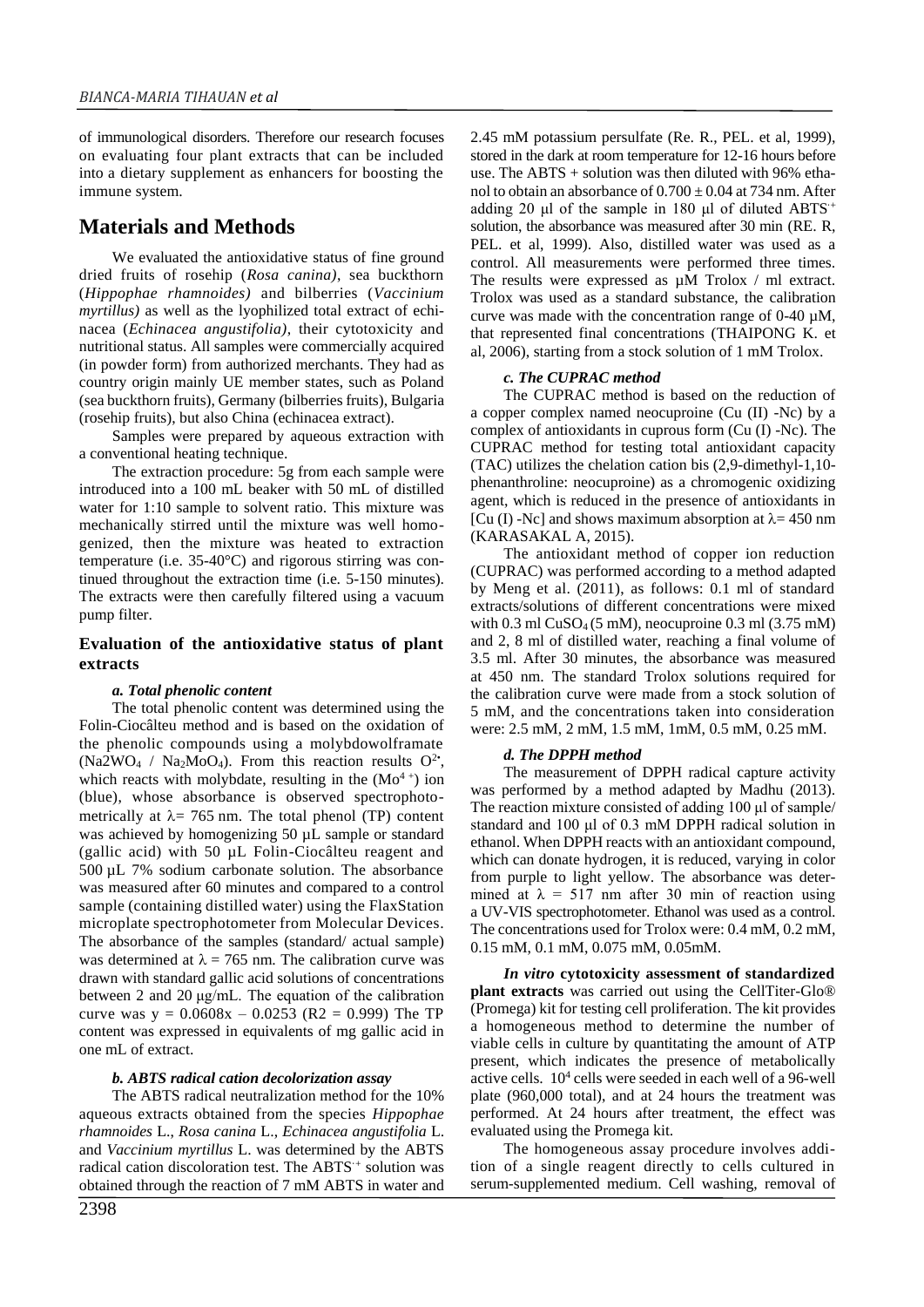medium and multiple pipetting steps are not required. The luciferase reaction for this assay is shown in Figure 1. The results in cell lysis and generation of a luminescent signal that are proportional to the amount of ATP present. The amount of ATP is directly proportional to the number of cells present in culture. The CellTiter-Glo Assay relies on the properties of a proprietary thermostable luciferase, which generates a stable "glow-type" luminescent signal.

For the test performed, the samples were labeled as presented in Table 1.



**Figure 1.** Mono-oxygenation of luciferin is catalyzed by luciferase in the presence of Mg2+, ATP, which is contributed by viable cells, and molecular oxygen.

| <b>Samples</b>                           | Sample codes |  |  |
|------------------------------------------|--------------|--|--|
| 1_Rosehip extract in 1% acetic acid      | <b>EAAM</b>  |  |  |
| 2_Echinaceea extract in 1% acetic acid   | <b>EAAE</b>  |  |  |
| 3 Blueberries extract in 1% acetic acid  | <b>EAAA</b>  |  |  |
| 4 Sea buckthorn extract n 1% acetic acid | <b>EAAC</b>  |  |  |
| 5_Aqueous extract of rosehip             | EM           |  |  |
| 6 Aqueous extract of echinacea           | EЕ           |  |  |
| 7_Aqueous extract of blueberries         | EA           |  |  |
| 8_Aqueous extract of sea buckthorn       | ЕC           |  |  |

|  |  | Table 1. Sample codes |  |
|--|--|-----------------------|--|
|--|--|-----------------------|--|

For the microscopic evaluation of cytotoxicity using a ZEISS Primovert microscope, 105 cells were seeded into a 24 well plate, and treatment was performed at 24 hours. The effect of the treatment was evaluated after 24 hours by microscope visualization (phase contrast photo) and by staining the samples with fluorescein diacetate (FDA) and propidium iodide (PI).

### **Evaluation of the nutritional status and physicochemical properties**

#### *a. Determination of total proteins*

Total protein content was determined using the Kjeldahl method. Following the breakdown of proteins and other nitrogen compounds, ammonium ions are released, which further combine with sulfuric acid to form ammonium bisulphate. By strong alkalization, the ammonium bisulphate from the mineralized sample, releases ammonia, which is distilled and captured in an acid solution. Knowing the amount of acid needed to neutralize the distilled ammonia, it was calculated the amount of nitrogen in the sample to be analyzed.

#### *b. Determination of extractible and total fats*

Total fats were determined using the Soxhlet method. Lipids determination is based on their solubility in organic solvents: acetone, ethyl ether, petroleum ether and was made using Soxhlet extractor. The Soxhlet method is based on a continuous periodic extraction, using a well-determined solvent volume. The solvent used in the extraction goes through a closed cycle. The total product obtained after removing the solvents represents the gross

fat. This method is applied to the analysis of all foodstuffs/food supplements being included.

#### *c. Determination of total glucids*

For the nutritional declaration, the values of sugars, which according to the EU Regulation 1169/2011, are defined as the sum of the mono and disaccharides present in the food, must be taken into account. These were determined by the chemical method provided in SR 91/2007. The available carbohydrates were calculated as follows:

o *Carbohydrates available (g /100g) = Total carbohydrates (g /100g) – total dietary fiber (g / 100g)*

o *Total carbs (g / 100g) = dry matter (g / 100g) – [protein (g /100g) + lipids (g /100g) + total ash (g / 100g)]*

The carbohydrate value was expressed in g/100g edible part of the food.

#### *d. Determination of ash contents*

The total mineral substances (ash) represent the residue obtained after calcination of the sample at  $525 \pm 25^{\circ}$ C, until the constant weight is reached.

#### *e. Determination of minerals content*

Minerals were determined using the inductively coupled plasma mass spectrometry method (ICP-MS) applied after wet hydrolysis of the sample in a microwave field. All samples were prepared and analyzed in duplicate. For the hydrolysis of the samples, the Advanced Microwave Digestion System ETHOS EASY (Milestone) – microwave oven, was used.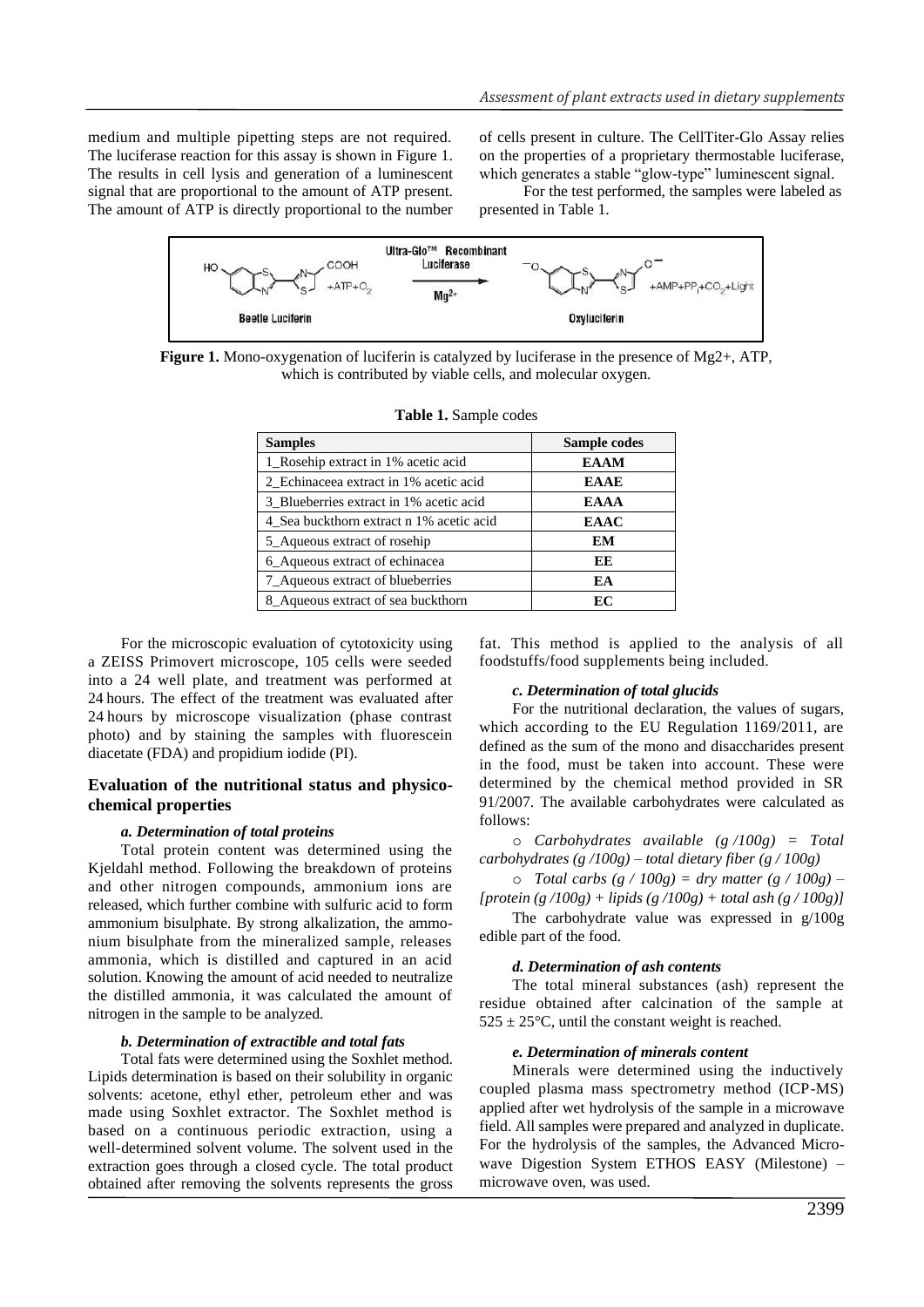# **Results and Discussions**

### **Evaluation of the antioxidative status of plant extracts**

It is well known that, in general, phenolic compounds have the role of neutralizing reactive oxygen radicals (ROS) (VAYA, 1997; SENGUL, 2009). Natural antioxidants can be defined as molecules that prevent the destruction of cells under the action of free radicals. In all living systems, cells require adequate levels of antioxidant protection in order to avoid the destructive effect of excessive ROS release. During inflammatory processes, neutrophils and macrophages release free superoxide and peroxide radicals, which are essential for defense against invaders. Antioxidants are absolutely necessary to control the reactions that involve free radicals release. Antioxidants commonly included in the diet, vitamin E, vitamin C, β-carotene, selenium, copper, iron and zinc optimize the functionality of the immune system and play an important protective role against bacterial, viral or parasitic infections. Antioxidants have the ability to modulate host sensitivity or resistance to infectious pathogens (PUERTOLLANO, 2011).

The antioxidant activity of the extracts cannot be taken into account if it is based on a single antioxidant test model. In practice, several *in vitro* testing procedures are performed to evaluate antioxidant activities. Another aspect is that antioxidant activity assay models vary in different aspects. Therefore, it is difficult to compare the results obtained by different methods. To some extent, the comparison between different *in vitro* methods was made by Badarinath et al. (2010). Therefore, the choice of method is made in a critical way. In general, *in vitro* antioxidant assays using free radical neutralization are relatively simple to perform. Of the free radical neutralization methods, the DPPH method is additionally fast, simple (i.e., does not require several steps and reagents) and is cheap compared to other test models. But, there are some shortcomings that limit its application. DPPH can only be dissolved in organic media (especially in alcohols), not in aqueous media, which is an important limitation in interpreting the role of hydrophilic antioxidants. Although widely used for the measurement and comparison of the antioxidant status of phenolic compounds, the assessment of antioxidant capacity by modifying the absorbance of DPPH must be carefully deduced because the absorbance of the DPPH radical at 517 nm after reducing the reaction with an antioxidant can be influenced by light, oxygen and solvent type. It was concluded that over a certain limit of solvent water content, the antioxidant capacity decreased, because a part of DPPH coagulates and is not readily accessible to the reaction with antioxidants (KARADAG A. et al, 2009).

On the other hand, the ABTS bleaching test is applicable for both hydrophilic and (ALAM N. et al, 2013) lipophilic antioxidants. A major disadvantage of this method is the comparison between the antioxidant capacity obtained at a final point and the kinetic behavior of the samples, when considering both the concentration and

the time required for radical depletion, they can lead to differences. For example, BHA has a higher antioxidant capacity than the ferulic acid when results are obtained at an endpoint, but has a lower value indicating slower kinetics than ferulic acid. The fact that the ABTS radical used in the TEAC analyzes is not found in biological systems and is not similar to the radicals found in these systems is also a problem (KARADAG A. et al, 2009).

The advantages of the CUPRAC method over other similar tests are: (**a)** the CUPRAC reagent is fast enough to oxidize thiol-type antioxidants; (**b**) the reagent is more stable and more accessible than other chromogenic reagents (e.g. ABTS, DPPH); (**c**) absorption curves versus the concentration curve are linear over a wide range, unlike those other methods that give polynomial curves; (**d**) the redox reaction the produces colored species is carried out at buffer pH 7; (**e**) the method may measure both hydrophilic and lipophilic antioxidants. CUPRAC analysis is complete within minutes for ascorbic acid, uric acid, gallic acid and quercetin, but requires 30-60 minutes for more complex molecules, but presents similar problems with a complex mixture of antioxidants in choosing an adequate reaction time (KARADAG A. et al, 2009).

To determine the total polyphenol content, the Folin-Ciocâlteu method used gallic acid as a standard.

To evaluate the antioxidant activity, calibration curves were performed for each method using the standard Trolox solution (Figs. 4, 5, 6), and the results were expressed in μM Trolox / ml extract. A good linearity is found on a concentration range between 0 and 40  $\mu$ M Trolox for the TEAC method, 2.5-0 mM Trolox for the CUPRAC method and 0.4-0 mM Trolox for DPPH, the correlation coefficient being:  $R2 = 0.9963$  for ABTS,  $R2 = 0.9957$  for the CUPRAC method and  $R2 = 0.9978$  for the DPPH method.

Halliwell et al. (2007) defined antioxidants as "any substance that delays, prevents, or removes oxidant injury to a target molecule." In the same year Khlebnikov et al. (2007) defined antioxidants as any escaping substance that neutralizes ROS or acts indirectly to regulate antioxidant defense or inhibit ROS production. Another property that a compound considered antioxidant should have is the ability, after removal of the radical, to form a new radical that is stable by intramolecular hydrogen bonding for further oxidation. During human evolution, endogenous defenses gradually improved to maintain a balance between free radicals and oxidative stress. Antioxidant activity can be effective in different ways: as inhibitors of free radical oxidation reactions (preventive oxidants) by inhibiting the formation of free lipid radicals; by stopping the propagation of the reaction in the self-oxidation chain; as singlet oxygen neutralizing agents; through synergy with other antioxidants; as reducing agents that convert hydroperoxides into stable compounds; as metal chelators that transform metal pro-oxidants (iron and copper derivatives) into stable products; and finally as inhibitors of pro-oxidative enzymes (CAROCHO M. et al, 2013).

The human antioxidant system is divided into two major groups, enzyme antioxidants and non-enzyme oxidants.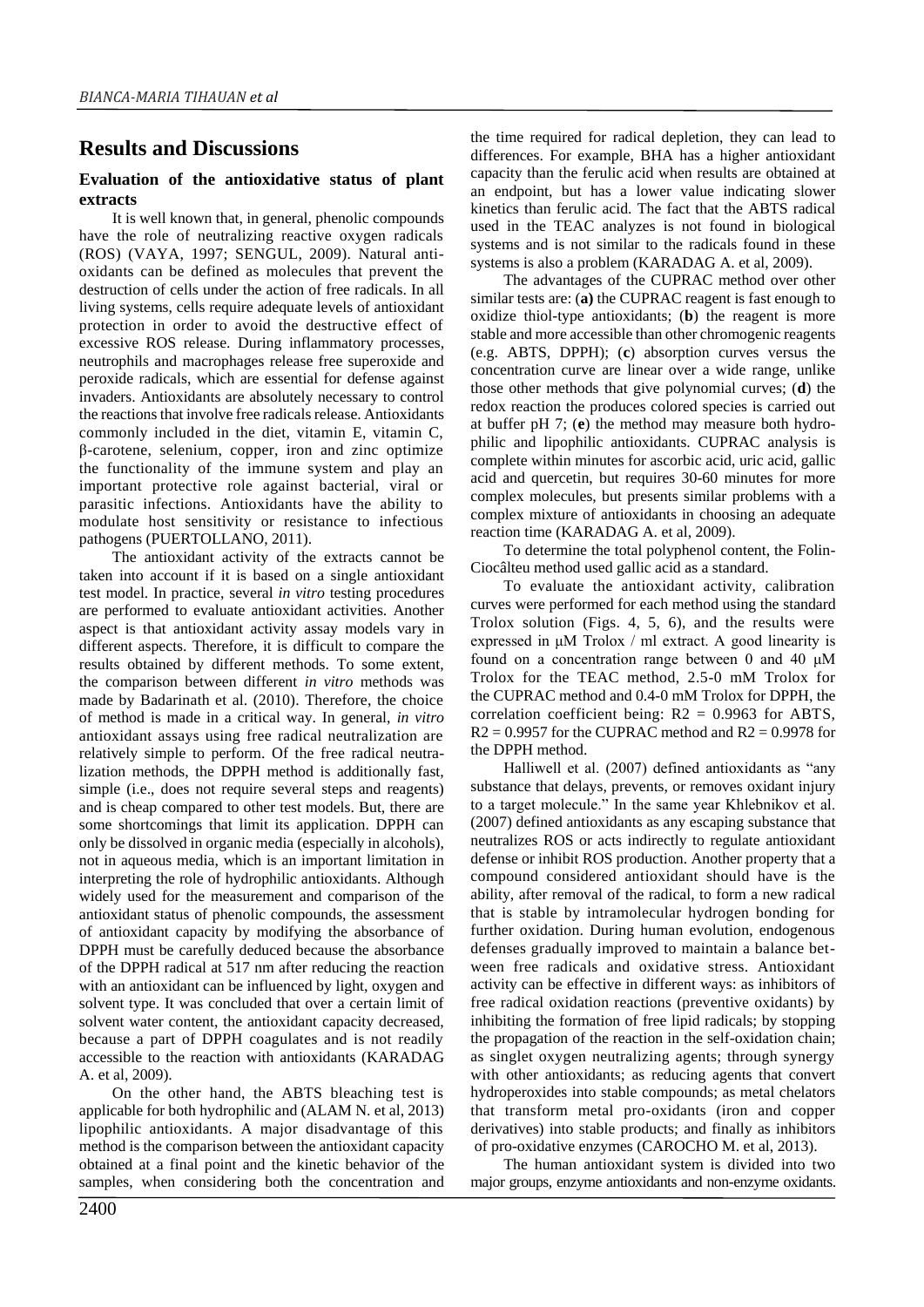As for enzyme antioxidants, they are divided into primary and secondary enzyme defense. The primary defense is composed of three enzymes that prevent the formation or neutralization of free radicals: glutathione peroxidase, which yields two electrons to reduce peroxides by the formation of selenols; catalase, which converts hydrogen peroxide into water and molecular oxygen and has one of the highest rates of rotation known to man, allowing only one catalase molecule to convert 6 billion hydrogen peroxide molecules; and finally, superoxide dismutase converts superoxide anions into hydrogen peroxide as a reduction for catalase (RAHMAN, 2007). Enzyme secondary defense includes glutathione reductase and glucose-6-phosphate dehydrogenase. Glutation reductase reduces glutathione (antioxidant) from its oxidized form to its reduced form, recycling it to continue neutralizing more free radicals. Glucose-6-phosphate regenerates NADPH (coenzyme used in anabolic reactions), creating a reducing environment. These two enzymes do not directly neutralize free radicals, but have supporting roles for other endogenous antioxidants (CAROCHO M.et al, 2013).

Exogenous antioxidants are mainly derived from medicinal and food plants, such as fruits, vegetables, cereals, mushrooms, beverages, flowers, spices and traditional herbs. In addition, industries that process agricultural by-products are also potential important sources of natural antioxidants. The main classes of compounds with antioxidant action are mainly polyphenols (phenolic acids, flavonoids, anthocyanins and lignans), carotenoids (xanthophylls and carotene) and vitamins (vitamins E and C). In general, these natural antioxidants, especially polyphenols and carotenoids, exhibit a wide range of biological effects, such as anti-inflammatory, antibacterial, antiviral, anti-aging and anticancer (XU D.P. et al, 2017).

In this context, a series of aqueous extracts were studied, noting that the extract with the best antioxidant activity is the one obtained from *V. myrtillus* by the methods CUPRAC, ABTS and DPPH, probably due to the high content of phenolic compounds and implicitly by the anthocyanins content. The results obtained for the antioxidant activity by different methods are presented in Table 2.

| Sample          | Total phenolic       | TEAC (µM Trolox/ ml<br>of extract) $\pm$ DS | DPPH (µM)           | $CUPRAC$ ( $\mu$ M  |
|-----------------|----------------------|---------------------------------------------|---------------------|---------------------|
|                 | content (mg gallic)  |                                             | $Trolox/ml$ of      | Trolox/ml of        |
|                 | acid/ ml of extract) |                                             | $extract) \pm DS$   | $extract) \pm DS$   |
| R. canina       | $97.91 + 0.44$       | $783.64 \pm 27.45$                          | $1188.12 \pm 19.94$ | $2106.44 + 9.7$     |
| H. rhamnoides   | $54.27 \pm 0.50$     | $600 + 29.39$                               | $916.85 \pm 19.02$  | $2084.03 \pm 68.78$ |
| E. angustifolia | $33.05 \pm 0.25$     | $390.91 \pm 17.28$                          | $453.39 \pm 13.75$  | $1425.77 \pm 27.01$ |
| V. myrtillus    | $64.14 \pm 0.34$     | $837.58 \pm 16.89$                          | $6752.98 \pm 25.78$ | $4268.91 \pm 29.11$ |

**Table. 2.** Antioxidant activity of the extracts taken and the total content of phenolic compounds

### *In vitro* **cytotoxicity assessment of standardized plant extracts**

The assessment of toxicity of any given substance that is intended to be exposed to living organisms relies on *in vitro* evaluation of dose response. (TIHAUAN, 2020) The dose–response relationship, or exposure–response relationship, describes the magnitude of the response of an organism, as a function of exposure (or doses) to

a stimulus or stressor (usually a chemical) after a certain exposure time.

The toxicity curve (Fig. 2) obtained for the lyophilized plant extracts, such as rosehip (*Rosa canina)*, sea buckthorn (*Hippophae rhamnoides)*, echinacea (*Echinacea angustifolia)* and bilberries (*Vaccinium myrtillus),* shows that the concentration are indirectly proportional with the percentage of viable cells.



**Figure 2.** Assessment of cell viability in the presence of plant extracts at different concentrations

Using the direct counting method, samples stained with fluorescein diacetate (FDA) – excitation at 488 nm, were observed in fluorescent microscopy. Cells that appear green in fluorescent light are considered viable

cells (Fig. 3). Samples stained with propidium iodide (PI) – excitation at 546 nm, were observed in fluorescence microscopy. The cells that appear red under fluorescent light are considered non-viable (dead) cells".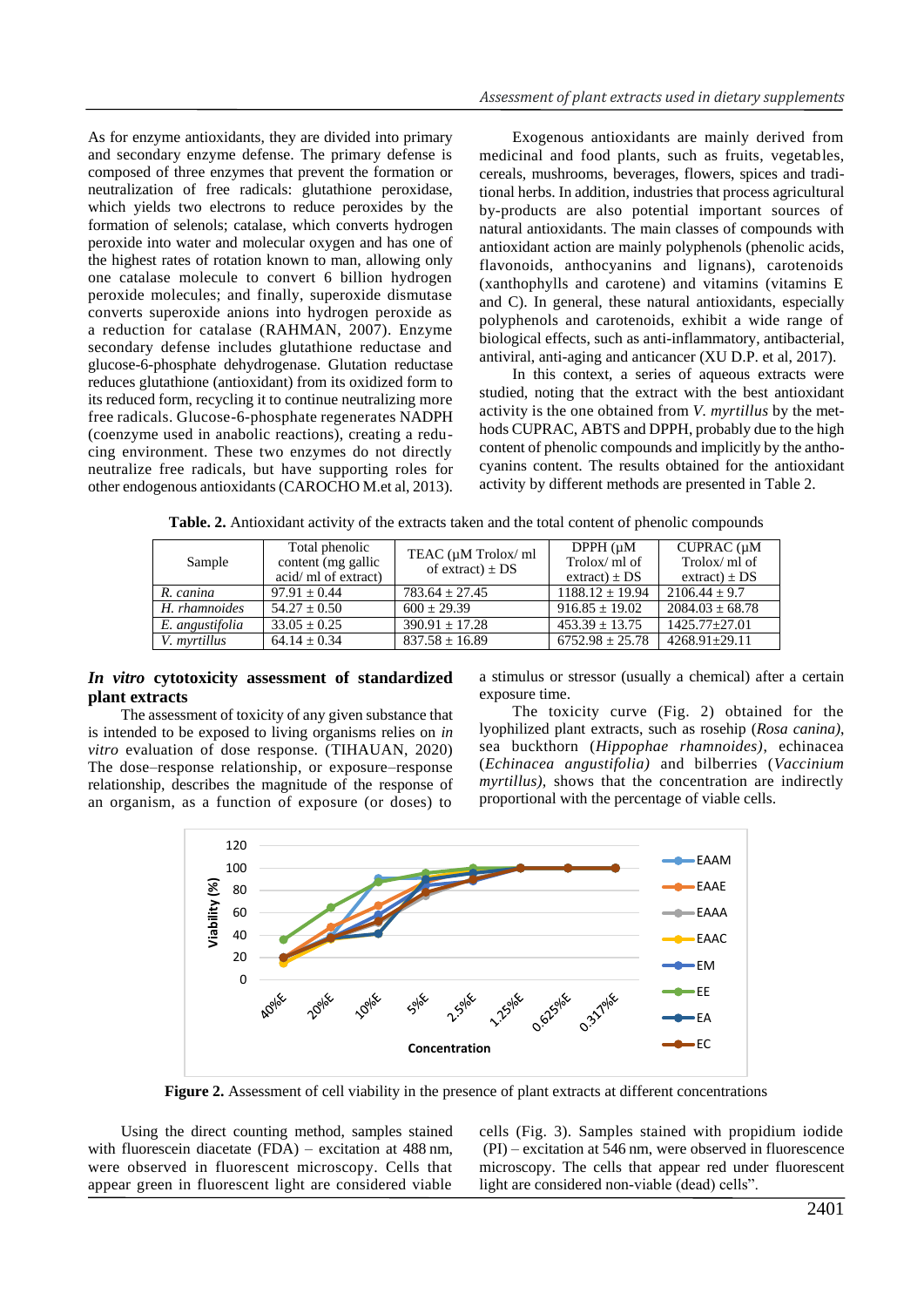

**Figure 3.** Viable cells MG63 (200x)



**Figure 4.** The appearance of cells in the presence of Rosehip extract – conc. 10% aqueous extract – 200x



**Figure 5.** Appearance of cells in the presence of Echinacea extract – conc.  $10\%$  aqueous extract –  $200x$ 



**Figure 6.** Appearance of cells in the presence of Sea buckthorn extract – conc. 10% aqueous extract – 200x;

As seen in Fig. 4, for rosehip extract and in figure 5 for the echinacea extract, the percentage of viable cells at a 10% concentration is considerably high, as for the sea buckthorn extract (Fig. 6) and the bilberries extract (Fig. 7) the viability percentage decreases, probably due to the accumulation of anthocyanins or tannins.

### **Evaluation of the nutritional status and physicochemical properties**

The sea buckthorn samples proved to be quite rich in minerals such as Calcium (22,646 mg/100g) and Copper (0,472 mg/100g), total lipids (22,4%) and glucids (58,0%),



**Figure 7.** Appearance of cells in the presence of Bilberries extract – conc.  $10\%$  aqueous extract –  $200x$ 

having a high energetic value of 484 kcal/100g, while bilberries samples (Table 3) showed a diminished protein content (3,77%), total lipids (4,82%) and micronutrients (1,5% ash, 3 times less Calcium than in buckthorn fruits).

Rosehip samples had a low content of lipids (3, 41%) and proteins (5, 25%), but were very rich in glucids (82, 51%), registering a remarkable energetic value (382 kcal/100g). As compared to all other samples, rosehips seemed to be the most balanced sample in terms of mineral content, being rich in Calcium (36, 05 mg/100g) and having 10 times more Manganese than all other tested samples (1,143 mg/100g).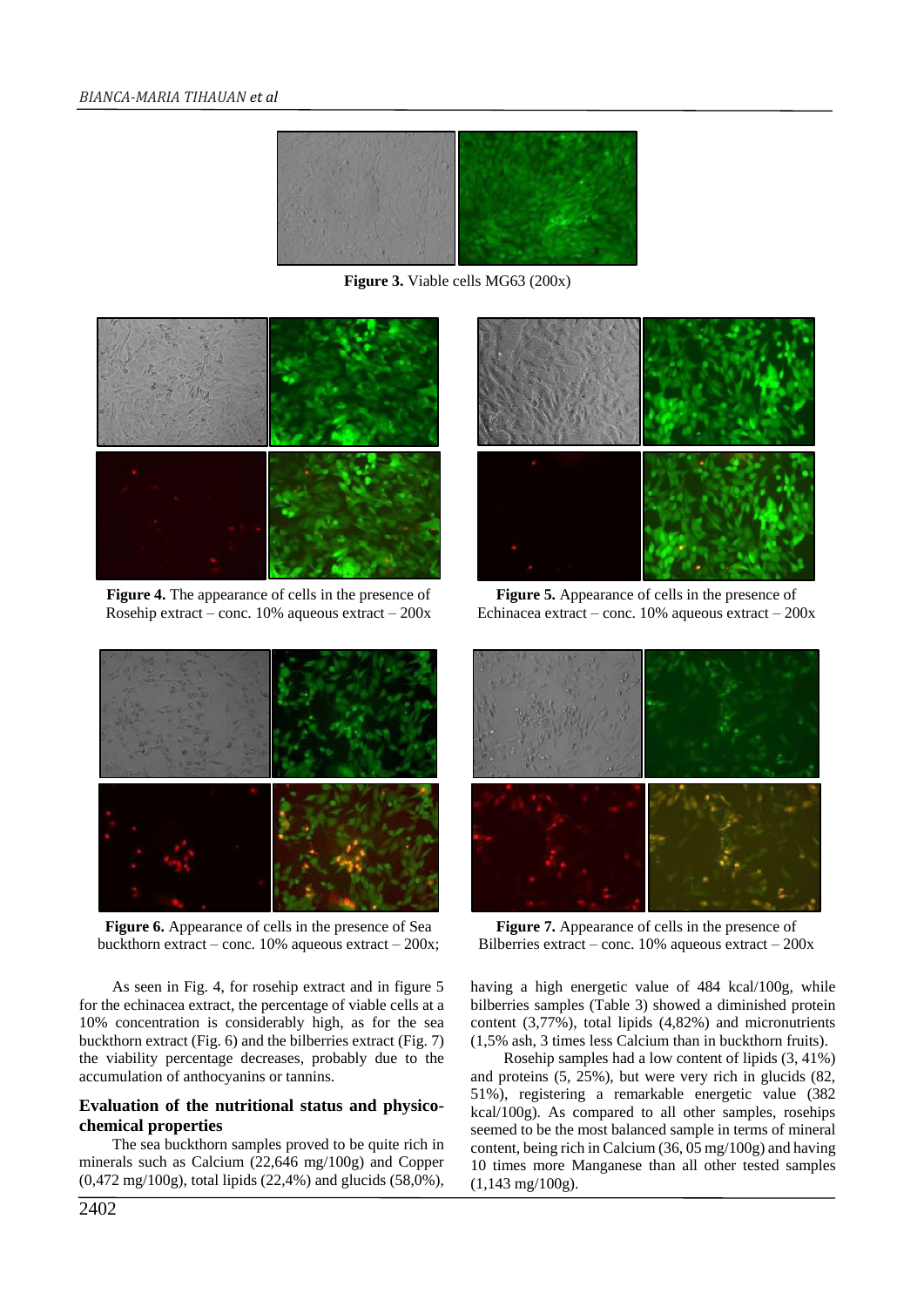| <b>Samples</b>     | <b>Total proteins</b><br>$\frac{6}{9}$ | <b>Total</b><br>Lipids $%$ | <b>Total glucids</b><br>$\%$ | <b>Energetic</b><br>value<br>Kcal/100g | Ash $%$ |
|--------------------|----------------------------------------|----------------------------|------------------------------|----------------------------------------|---------|
| Sea buckthorn      | 12.7                                   | 22,4                       | 58,0                         | 484                                    | 2,24    |
| <b>Blueberries</b> | 4.82                                   | 1,97                       | 70,0                         | 317                                    | 1,5     |
| Echinacea          | 12,56                                  | 0.84                       | 57,4                         | 287                                    | 21,62   |
| Rosehips           | 5,25                                   | 3,41                       | 82,51                        | 382                                    | 2,50    |

**Table 3.** Nutritional content of analyzed samples

Surprisingly, the echinacea extract had the poorest content of macronutrients (0, 84% lipids; 2, 01% proteins), low mineral values, except for Zinc (Table 4), but a very high content of total ash (21, 62%) which could not be correlated with none of the analyzed minerals. This could indicate a high level of inorganic impurity of tested samples.

|  | Table 4. Mineral content of analyzed samples |  |
|--|----------------------------------------------|--|
|  |                                              |  |

| <b>Samples</b>     | Mineral content $(mg/100g)$ |       |       |      |        |
|--------------------|-----------------------------|-------|-------|------|--------|
|                    | ∪u                          | Zn    | Mn    | Fe   |        |
| Sea buckthorn      | 0.472                       | 0,464 | 0,007 | 1,66 | 22,646 |
| <b>Blueberries</b> | 0,098                       | 0,289 | 0,018 | 0.42 | 7.017  |
| Echinacea          | 0,093                       | .534  | 0,007 | 0,27 | 10,461 |
| Rosehips           | 0.102                       | 0.455 | .143  | 1.41 | 36,056 |

Regarding the safety assessment, none of the samples was microbiologically contaminated. The analyzed dried fruits and plant extracts showed no bacterial alteration, absence of pathogenic bacteria, molds and yeasts, all the samples complied at this point with food safety requirements.

# **Conclusions**

Of the tested aqueous extracts, a higher phenolic content was obtained for the extract obtained from *R. canina.* By testing the antioxidant activity it was concluded that the best activity by all the methods was obtained for the extract of *V. myrtillus* even though it has a lower concentration of phenolic compounds. The three methods correlate as a trend but the values are very different. The higher values obtained by the CUPRAC method may be due to the concomitant measurement of both hydrophilic and lipophilic antioxidants.

As for the cytotoxicity assays, an increased percentage of dead cells was observed in the case of aqueous extracts of sea buckhorn and blueberries. The obtained result may be due to the accumulation of anthocyanins or tannins. Therefore, it requires an additional step for eliminating its seemingly negative effects, or using lower concentrations in the final product.

The nutritional assays showed the most valuable samples from a nutritional point of view were sea buckthorn and rosehips, while the most balanced samples in terms of mineral content were rosehips, which had high levels of Calcium (36, 05 mg/100g) and ten times more Manganese than all other tested samples (1,143 mg/100g), being rich in glucids (82, 51%), which ensured a high energetic value (382 kcal/100g).

# **Acknowledgments**

This work was supported by a European funding programme POC-A1-A1.2.3-G-2015, ID\_40\_404, MySMIS code 105509, "*Exploiting expertise in agro-food research by transferring knowledge to the private environment in order to obtain safe and nutritionally optimized food products*" acronym EXPERTAL, Financing Agreement no. 57 / 05.09.20170, Subsidiary Contract Type D no. 22 of 10.10. 2017 IBA – Sanimed International Impex SRL and by the Operational Programme Human Capital of the Ministry of European Funds through the Financial Agreement 51668/09.07.2019, SMIS code 124705.

# **Conflict of Interest**

The authors have no conflict of interest to declare.

# **References**

- 1. ALBERS, R., BOURDET-SICARD, R., BRAUN, D., CALDER, P.C., HERZ, U., LAMBERT, C., … SACK, U. "Monitoring immune modulation by nutrition in the general population: Identifying and substantiating effects on human health." *British Journal of Nutrition*. 2013, 110 (SUPPL. 2). https://doi.org/10.1017/S0007114513001505
- 2. BHAVE, A., SCHULZOVA, V., CHMELAROVA, H., MRNKA, L., & HAJSLOVA, J. "Assessment of rosehips based on the content of their biologically active compounds." *Journal of Food and Drug Analysis*. 2017, 25(3), 681-690. https://doi.org/10.1016/j.jfda.2016.12.019
- 3. CHU, W., CHEUNG, S.C. M., LAU, R.A.W., & BENZIE, I.F.F. "Bilberry (Vaccinium myrtillus L.).". 2011.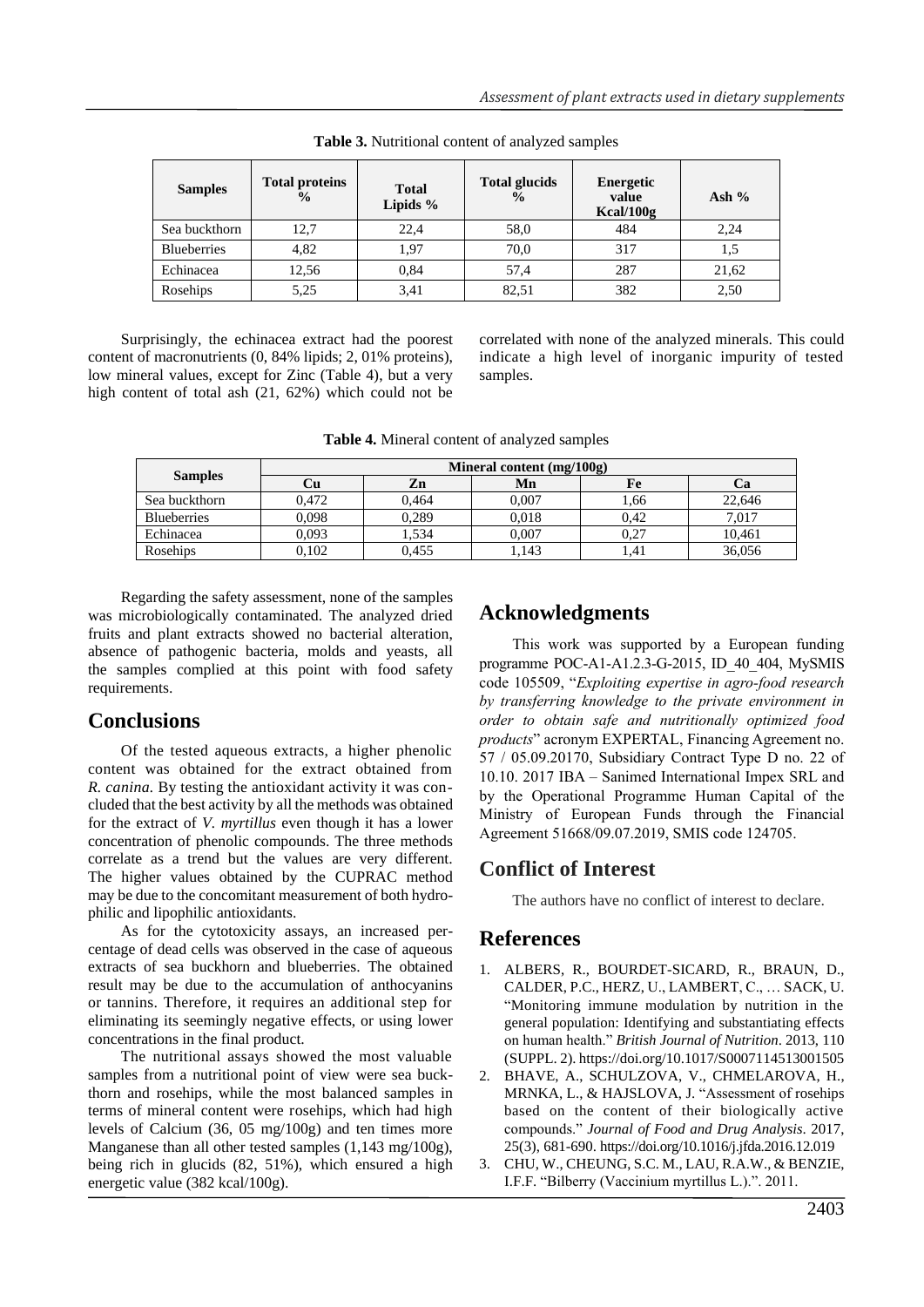- 4. DHAR, P., TAYADE, A.B., KUMAR, J., CHAURASIA, O.P., SRIVASTAVA, R.B., & SINGH, S.B. "Nutritional profile of phytococktail from trans-Himalayan plants." *PLoS ONE*. 2013, 8(12). https://doi.org/10.1371/journal. pone.0083008
- 5. GEETHA, S., SAI RAM, M., SINGH, V., ILAVA-ZHAGAN, G., & SAWHNEY, R.C. "Anti-oxidant and immunomodulatory properties of seabuckthorn (Hippophae rhamnoides) – An in vitro study." *Journal of Ethnopharmacology*. 2002, 79(3), 373-378. https://doi.org/ 10.1016/S0378-8741(01)00406-8
- 6. GEETHA, S., SINGH, V., RAM, M. S., ILAVAZ-HAGAN, G., BANERJEE, P.K., & SAWHNEY, R.C. "Immunomodulatory effects of seabuckthorn (Hippophae rhamnoides L.) against chromium (VI) induced immunosuppression." *Molecular and Cellular Biochemistry*. 2005, 278(1-2), 101-109. https://doi.org/10.1007/s11010- 005-7095-9
- 7. KOLEHMAINEN, M., MYKKÄNEN, O., KIRJA-VAINEN, P.V., LEPPÄNEN, T., MOILANEN, E., ADRIAENS, M., … TÖRRÖNEN, R. "Bilberries reduce low-grade inflammation in individuals with features of metabolic syndrome." *Molecular Nutrition and Food Research*. 2012, 56(10), 1501-1510. https://doi.org/ 10.1002/mnfr.201200195
- 8. LEWICKA, A., SZYMAŃSKI, Ł., RUSIECKA, K., KUCZA, A., JAKUBCZYK, A., ZDANOWSKI, R., & LEWICKI, S. "Supplementation of Plants with Immunomodulatory Properties during Pregnancy and Lactation– Maternal and Offspring Health Effects." *Nutrients*. 2019, 11(8), 1958. https://doi.org/10.3390/nu11081958
- 9. MOŽE, Š., POLAK, T., GAŠPERLIN, L., KORON, D., VANZO, A., POKLAR ULRIH, N., & ABRAM, V. "Phenolics in slovenian bilberries (Vaccinium myrtillus L.) and blueberries (Vaccinium corymbosum L.)." *Journal of Agricultural and Food Chemistry*. 2011, 59(13), 6998-7004. https://doi.org/10.1021/jf200765n
- 10. PATEL, S. (, August). "Rose hips as complementary and alternative medicine: Overview of the present status and prospects." *Mediterranean Journal of Nutrition and Metabolism*. 2013. https://doi.org/10.1007/s12349-012- 0118-7
- 11. SAABY, L., MOESBY, L., HANSEN, E.W., & CHRISTENSEN, S.B. "Isolation of immunomodulatory triterpene acids from a standardized rose hip powder (Rosa canina L.)." *Phytotherapy Research*. 2011, 25(2), 195-201. https://doi.org/10.1002/ptr.3241
- 12. SELAHVARZIAN, A., ALIZADEH, A., BAHAR-VAND, P.A., & ELDAHSHAN, O.A. "Medicinal Properties of Rosa canina L. Review Article Medicinal Properties of Rosa canina L.". 2018, (June). https://doi.org/ 10.22087/hmj.v0i0.615
- 13. SHI, D., XU, M., REN, M., PAN, E., LUO, C., ZHANG, W., & TANG, Q. "Immunomodulatory Effect of Flavonoids of Blueberry (Vaccinium corymbosum L.) Leaves via the NF- κ B Signal Pathway in LPS-Stimulated RAW 264.7 Cells." *Journal of Immunology Research*. 2017, 2017. https://doi.org/10.1155/2017/5476903
- 14. WICHERS, H. (September). "Immunomodulation by food: Promising concept for mitigating allergic disease?"

*Analytical and Bioanalytical Chemistry*. 2009. https://doi. org/10.1007/s00216-009-2838-1

- 15. RE R., PELLEGRINI N., PROTEGGENTE A., PANNALA A., YANG M., RICE-EVANS C., 1999. Antioxidant Activity Applying an Improved ABTS Radical Cation Decolorization Assay, *Free Radical Biology & Medicine*, 26(9/10): 1231-1237.
- 16. THAIPONG K., BOONPRAKOB U., CROSBY K., CISNETOS-ZEVALLOS L., BYRNE D.H., 2006. Comparison of ABTS, DPPH, FRAP, and ORAC assays for estimating antioxidant activity from guava fruit extracts, *Journal of Food Composition and Analysis*, 19:669-675.
- 17. KARASAKAL A., 2015. Evaluation of Antioxidant activities of Brassica napus's seeds by CUPRAC, ABTS/ Persulphate and DMPD methods, *Marmara Pharmaceutical Journal* 19: 153-158.
- 18. APAK R., ÇEKIÇ D.S., AYŞEM U., ÇELIK S.E.K., MUSTAFA B. & BEKDEŞER B., ZIYA C., SENER S., ÖNEM A.N., ERÇAĞ E. 2018. Novel Spectroscopic and Electrochemical Sensors and Nanoprobes for the Characterization of Food and Biological Antioxidants. *Sensors*. 18(1): 186.
- 19. MENG J., FANG Y., ZHANG A., CHEN S., XU T., REN Z., HAN G., LIU J., LI H., ZHANG Z., WANG H., 2011. Phenolic content and antioxidant capacity of Chinese raisins produced in Xinjiang Province*, Food Research International* 44: 2830-2836.
- 20. MADHU K., 2013. Phytochemical Screening And Antioxidant Activity Of In Vitro Grown Plants Clitoria Ternatea L., Using Dpph Assay, *Asian Journal of Pharmaceutical and Clinical Research,* 6(2):38-42.
- 21. VAYA J., BELINKY P.A., AVIRAM M., 1997. Antioxidant constituents from licorice roots: isolation, structure elucidation and antioxidative capacity toward LDL oxidation, *Free Radic Biol Med.,* 23(2): 302-313.
- 22. SENGUL M., YILDIZ H., GUNGOR N., CETIN B., ESER Z., ERCISLI S., 2009. Total phenolic content, antioxidant and antimicrobial activities of some medicinal plants, Pak J Pharm Sci., 22(1):102-106.
- 23. PUERTOLLANO M.A., PUERTOLLANO E., DE CIENFUEGOS G.Á., DE PABLO M.A., 2011. Dietary antioxidants: immunity and host defense, *Curr Top Med Chem.*, 11(14):1752-1766.
- 24. BADARINATH, A.V., RAO, K.M., CHETTY, C.M.S., RAMKANTH, V., RAJAN, T.V.S., GNANAPRAKASH, K., 2010. A review on in-vitro antioxidant methods: comparisons, correlations and considerations. *Int. J. PharmTech Res*. 2 (2), 1276-1285.
- 25. KARADAG A., OZCELIK B., SANER S., 2009. Review of Methods to Determine Antioxidant Capacities, *Food Anal. Methods*, 2:41-60.
- 26. ALAM N., BRISTI N.J., RAFIQUZZAMAN, 2013. Review on in vivo and in vitro methods evaluation of antioxidant activity, *Saudi Pharmaceutical Journal* 21: 143-152.
- 27. HALLIWELL, B., 2007. Biochemistry of oxidative stress. *Biochem. Soc*. *Trans*. 35, 1147-1150.
- 28. KHLEBNIKOV, A.I., SCHEPETKIN, I.A., DOMINA, N.G., KIRPOTINA, L.N., QUINN, M.T., 2007. Improved quantitative structure–activity relationship models to predict antioxidant activity of flavonoids in chemical,